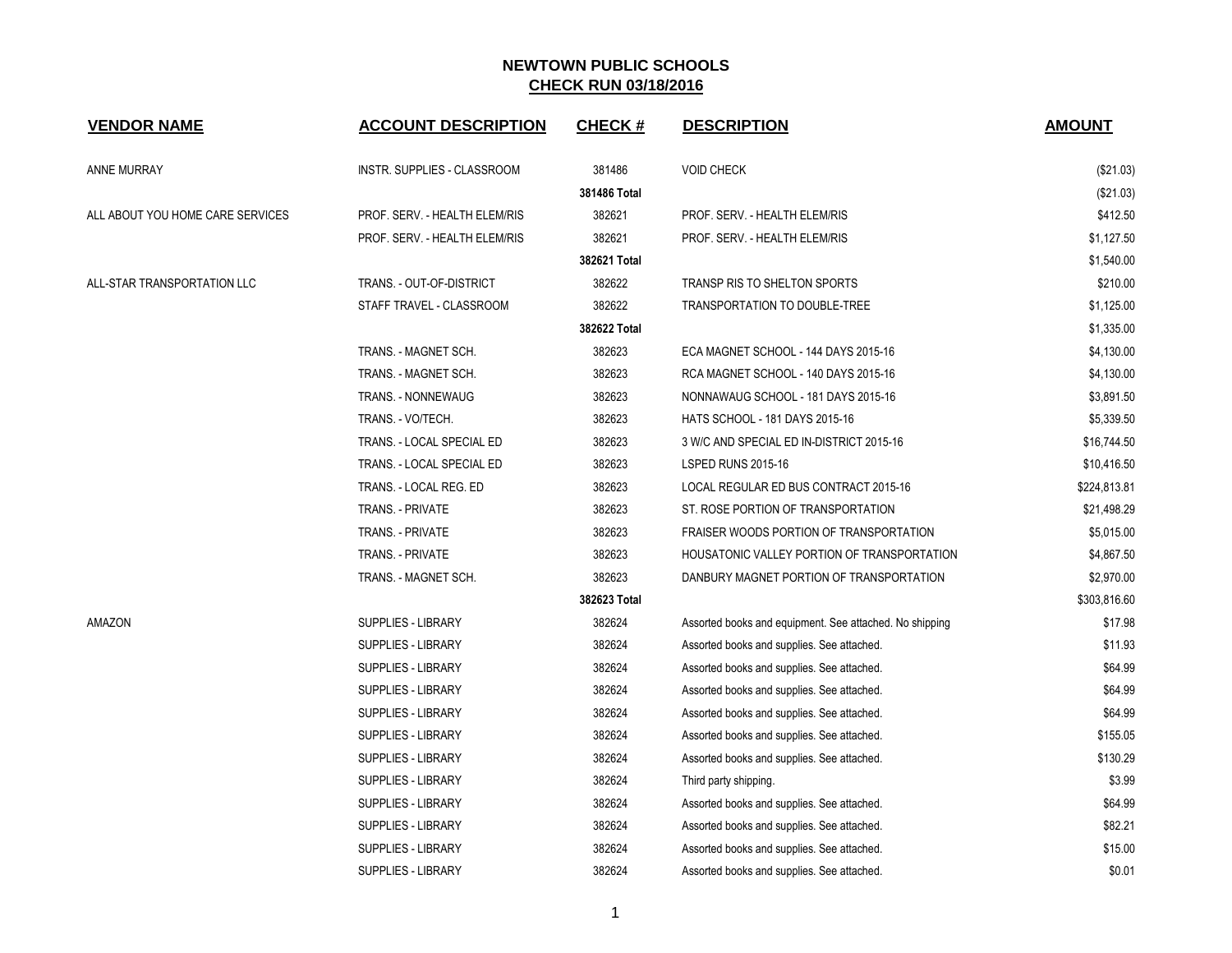| <b>VENDOR NAME</b>                 | <b>ACCOUNT DESCRIPTION</b>       | <b>CHECK#</b> | <b>DESCRIPTION</b>                                  | <b>AMOUNT</b> |
|------------------------------------|----------------------------------|---------------|-----------------------------------------------------|---------------|
| AMAZON                             | SUPPLIES - LIBRARY               | 382624        | Third party shipping                                | \$3.99        |
|                                    | SUPPLIES - LIBRARY               | 382624        | Assorted books and supplies. See attached.          | \$39.99       |
|                                    | <b>SUPPLIES - LIBRARY</b>        | 382624        | Assorted books and supplies. See attached.          | \$43.42       |
|                                    | SUPPLIES - LIBRARY               | 382624        | Assorted books and supplies. See attached.          | \$40.11       |
|                                    | SUPPLIES - LIBRARY               | 382624        | Assorted books and supplies. See attached.          | \$62.02       |
|                                    | SUPPLIES - LIBRARY               | 382624        | Assorted books and supplies. See attached.          | \$165.83      |
|                                    | SUPPLIES - LIBRARY               | 382624        | Assorted books and supplies. See attached.          | \$7.20        |
|                                    |                                  | 382624 Total  |                                                     | \$1,038.98    |
| AMERICAN RED CROSS                 | STAFF TRAIN. - HEALTH ADMIN.     | 382625        | CPR/FIRST AID TRAINING 2015/16                      | \$57.00       |
|                                    |                                  | 382625 Total  |                                                     | \$57.00       |
| APPLE INC.                         | EQUIPMENT - INFO. TECH.          | 382626        | iPad Air 2 Wifi 64 GB - PGKL2/LLA                   | \$678.00      |
|                                    |                                  | 382626 Total  |                                                     | \$678.00      |
| BERCHEM, MOSES & DEVLIN, P.C.      | PROF. SERV. - SP. ED. LEGAL      | 382627        | PROF. SERV. - SP. ED. LEGAL                         | \$27,908.75   |
|                                    | PROF. SERV. - SUPER.             | 382627        | PROF. SERV. - SUPER.                                | \$401.50      |
|                                    |                                  | 382627 Total  |                                                     | \$28,310.25   |
| <b>JILL BRACKSIECK</b>             | INSTR. SUPPLIES - CLASSROOM      | 382628        | FROZEN MICE CRICKETS (LIVE)                         | \$33.72       |
|                                    |                                  | 382628 Total  |                                                     | \$33.72       |
| GINA BRADBURY P.T.                 | STAFF TRAVEL - SP. ED. PREK-8    | 382629        | travel physical therapy                             | \$51.72       |
|                                    | STAFF TRAVEL - SP. ED. PREK-8    | 382629        | TRAVEL JAN 2016                                     | \$67.26       |
|                                    |                                  | 382629 Total  |                                                     | \$118.98      |
| CABE                               | MEMBERSHIPS - B.O.E.             | 382630        | CABE                                                | \$30.00       |
|                                    |                                  | 382630 Total  |                                                     | \$30.00       |
| CHRISTIAN CANFIELD                 | <b>INSTR. SUPPLIES - SCIENCE</b> | 382631        | <b>FRUIT BAUMGARTNER</b>                            | \$78.99       |
|                                    |                                  | 382631 Total  |                                                     | \$78.99       |
| ROSEANN CAPANNA-HODGE, LLC         | PROF. SERV. - PSYCH/MED. EVAL.   | 382632        | PROF. SERV. - PSYCH/MED. EVAL.                      | \$400.00      |
|                                    |                                  | 382632 Total  |                                                     | \$400.00      |
| CAROLINA BIOLOGICAL SUPPLY COMPANY | <b>INSTR. SUPPLIES - SCIENCE</b> | 382633        | See Attached List per Email                         | \$444.12      |
|                                    |                                  | 382633 Total  |                                                     | \$444.12      |
| <b>JEAN CARTISANO</b>              | STAFF TRAVEL - INFO. TECH.       | 382634        | Intradistrict travel July 1, 2015 - June 30, 2016   | \$10.91       |
|                                    |                                  | 382634 Total  |                                                     | \$10.91       |
| CENTER FOR RESPONSIVE SCHOOLS INC. | STAFF TRAIN. - MATH              | 382635        | Registration - Introduction to Responsive Classroom | \$199.00      |
|                                    |                                  | 382635 Total  |                                                     | \$199.00      |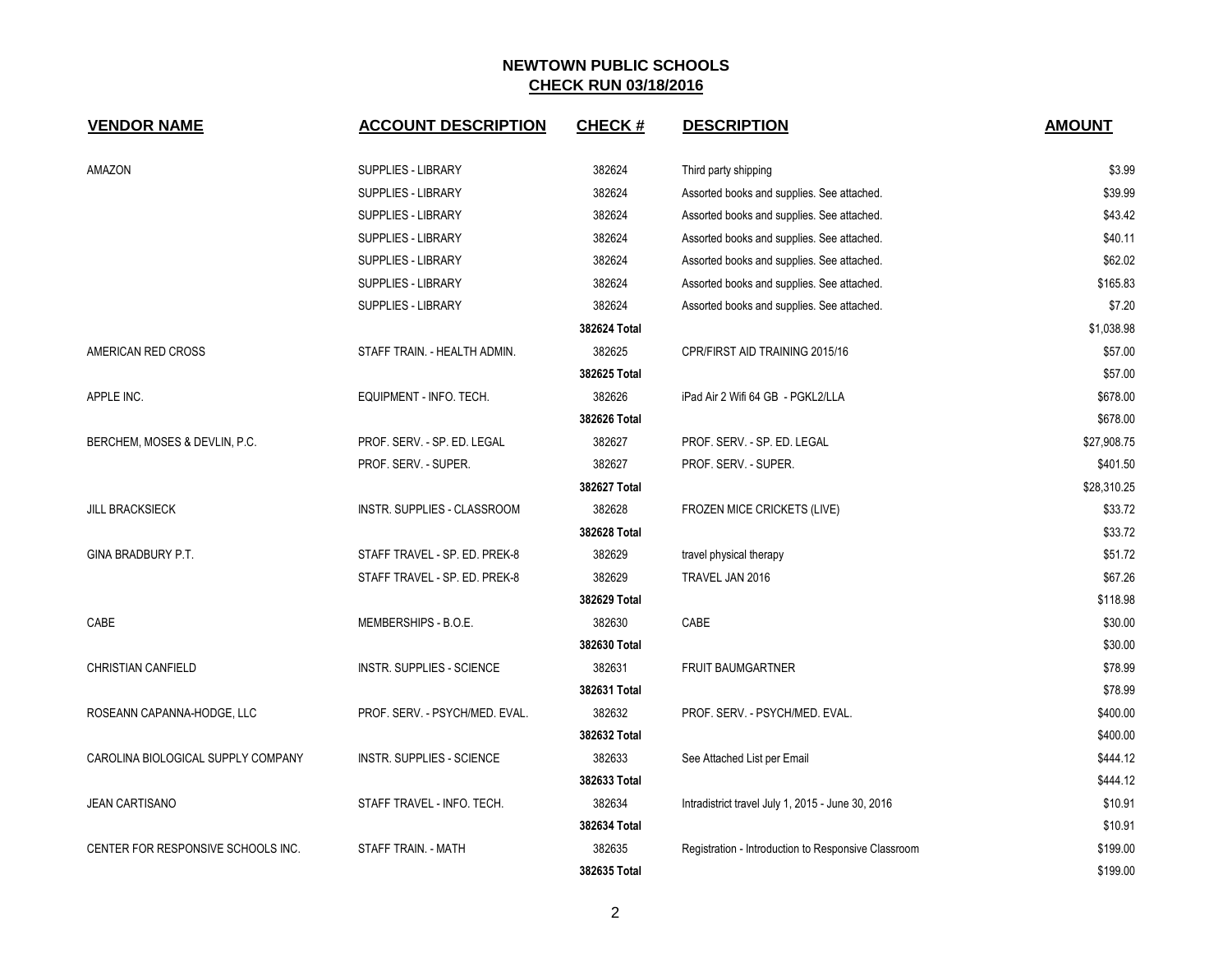| <b>VENDOR NAME</b>            | <b>ACCOUNT DESCRIPTION</b>         | <b>CHECK#</b> | <b>DESCRIPTION</b>                                                 | <b>AMOUNT</b> |
|-------------------------------|------------------------------------|---------------|--------------------------------------------------------------------|---------------|
| <b>CES</b>                    | REPAIRS - SP/HEAR.                 | 382636        | REPAIRS - SP/HEAR.                                                 | \$486.00      |
|                               |                                    | 382636 Total  |                                                                    | \$486.00      |
| CHARTWELLS (BOE)              | INSTR. SUPPLIES - WORLD LANG.      | 382637        | 2/10/16 - WORLD LANGUAGE DAY-GUEST BREAKFAST                       | \$211.50      |
|                               | <b>INSTR. SUPPLIES - CLASSROOM</b> | 382637        | PRINCIPAL PARENT MEETING                                           | \$85.00       |
|                               | <b>INSTR. SUPPLIES - ENGLISH</b>   | 382637        | POETRY OUT LOUD JUDGES LUNCHEON 2/11/16                            | \$97.85       |
|                               |                                    | 382637 Total  |                                                                    | \$394.35      |
| <b>CIRMA</b>                  | LIABILITY/UMBRELLA INS.            | 382638        | LIABILITY INS 2015/16                                              | \$34,004.50   |
|                               | PROPERTY INSURANCE                 | 382638        | PROPERTY INS 2015/16                                               | \$40,566.25   |
|                               |                                    | 382638 Total  |                                                                    | \$74,570.75   |
|                               | WORKERS COMP.                      | 382639        | WORKERS COMP 2015/16                                               | \$120,203.89  |
|                               |                                    | 382639 Total  |                                                                    | \$120,203.89  |
| <b>CRYSTAL ROCK</b>           | INSTR. SUPPLIES - CLASSROOM        | 382640        | Delivery of 17 5-gallon Water Bottles, per month                   | \$56.25       |
|                               | INSTR. SUPPLIES - CLASSROOM        | 382640        | rental per month, for rental of water cooler/heater                | \$5.00        |
|                               |                                    | 382640 Total  |                                                                    | \$61.25       |
| NATHALIE DE BRANTES           | STAFF TRAVEL - CLASSROOM           | 382641        | TRAVEL CONF WESTON                                                 | \$18.90       |
|                               |                                    | 382641 Total  |                                                                    | \$18.90       |
| EAST RIVER ENERGY INC.        | FUEL OIL - GEN.                    | 382642        | OIL 5037H 344.0 GAL                                                | \$1,028.55    |
|                               | FUEL OIL - M.S.                    | 382642        | OIL 5037H 7200.0 GAL                                               | \$21,528.00   |
|                               |                                    | 382642 Total  |                                                                    | \$22,556.55   |
| <b>EVERSOURCE</b>             | ELECTRICITY - RIS.                 | 382643        | ELEC 51984466011 LOAN                                              | \$378.92      |
|                               |                                    | 382643 Total  |                                                                    | \$378.92      |
| FOLLETT SCHOOL SOLUTIONS INC. | <b>TEXTBOOKS - ENGLISH</b>         | 382644        | 9780743487702 Ethan Frome fir 2004 (FG)Y/A -hard cover text        | \$588.60      |
|                               | <b>TEXTBOOKS - ENGLISH</b>         | 382644        | 9781451673319 FAHRENHEIT 451 HARD COVER                            | \$850.80      |
|                               | TEXTBOOKS - ENGLISH                | 382644        | 9780374500016 NIGHT HARD COVER QUOTE #1930483A                     | \$673.20      |
|                               | <b>TEXTBOOKS - ENGLISH</b>         | 382644        | 9780446574754 MYTHOLOGY (HAMILTON) HARD COVER                      | \$600.00      |
|                               |                                    | 382644 Total  |                                                                    | \$2,712.60    |
| FOLLETT SCHOOL SOLUTIONS INC. | <b>TEXTBOOKS - READING</b>         | 382645        | See attached Ansi Grade A Poly Barcode labels- Black & white/Sheet | \$700.00      |
|                               | <b>TEXTBOOKS - READING</b>         | 382645        | Estimated shipping 10%                                             | \$4.09        |
|                               | SUPPLIES - LIBRARY                 | 382645        | 2017 Nutmeg Elem. Books. Please see attached.                      | \$211.23      |
|                               | SUPPLIES - LIBRARY                 | 382645        | 2017 Nutmeg Intermediate books. Please see attached.               | \$179.01      |
|                               |                                    | 382645 Total  |                                                                    | \$1,094.33    |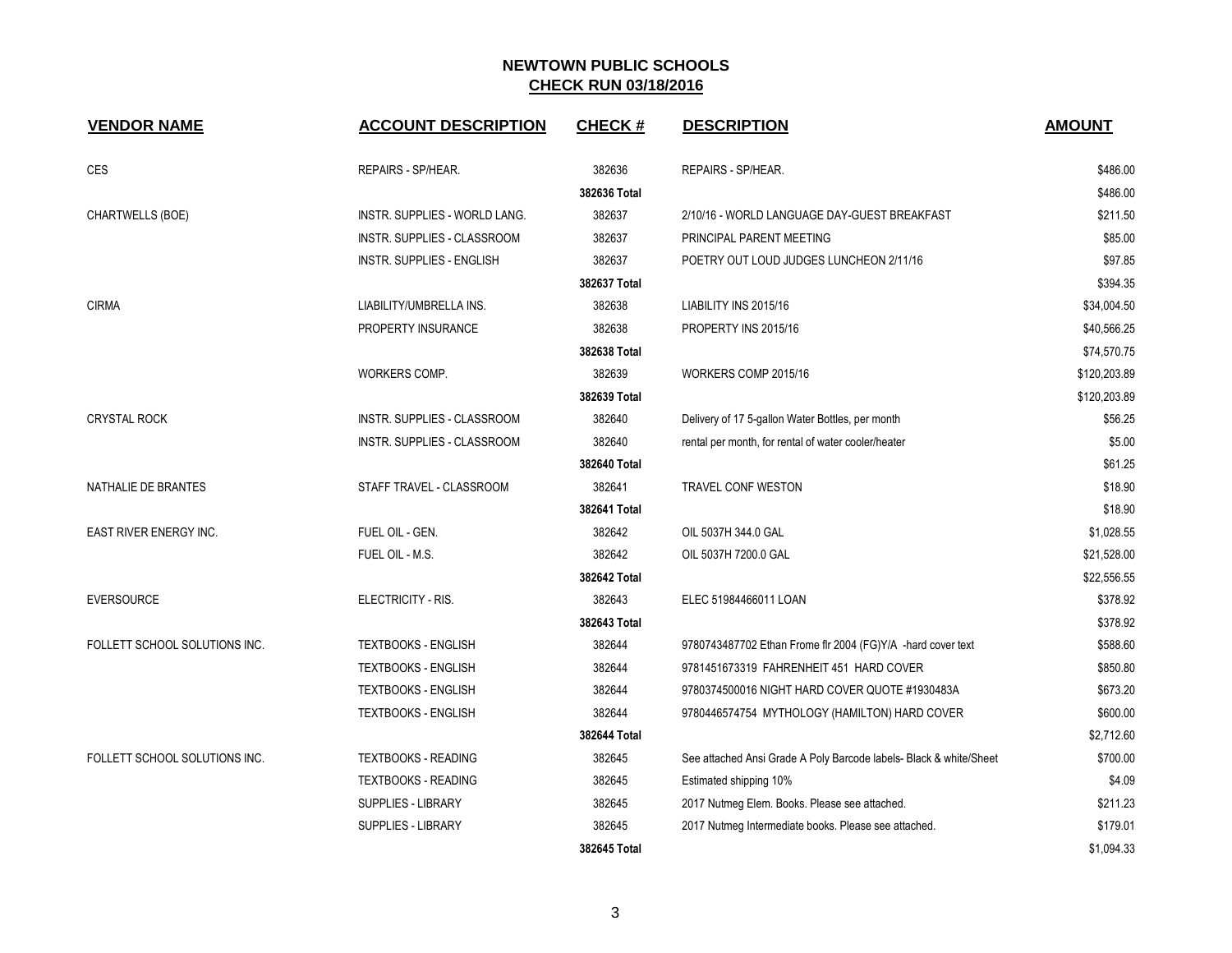| <b>VENDOR NAME</b>                     | <b>ACCOUNT DESCRIPTION</b>     | <b>CHECK#</b> | <b>DESCRIPTION</b>                                | <b>AMOUNT</b> |
|----------------------------------------|--------------------------------|---------------|---------------------------------------------------|---------------|
| <b>FRONTIER</b>                        | <b>TELEPHONE &amp; CABLE</b>   | 382646        | TELEPHONE SERVE 2015/16                           | \$1,311.57    |
|                                        |                                | 382646 Total  |                                                   | \$1,311.57    |
| <b>FRONTIER</b>                        | <b>TELEPHONE &amp; CABLE</b>   | 382647        | TELEPHONE SERVE 2015/16                           | \$724.10      |
|                                        |                                | 382647 Total  |                                                   | \$724.10      |
| <b>FRONTIER</b>                        | <b>TELEPHONE &amp; CABLE</b>   | 382648        | TELEPHONE SERVE 2015/16                           | \$2,295.91    |
|                                        |                                | 382648 Total  |                                                   | \$2,295.91    |
| <b>FRONTIER</b>                        | <b>TELEPHONE &amp; CABLE</b>   | 382649        | TELEPHONE SERVE 2015/16                           | \$62.19       |
|                                        |                                | 382649 Total  |                                                   | \$62.19       |
| <b>BARBARA GASPARINE</b>               | OFF. SUPPLIES - ADMIN.         | 382650        | ADMIN SUPPLIES                                    | \$61.96       |
|                                        |                                | 382650 Total  |                                                   | \$61.96       |
| <b>GLOBAL MECHANICAL LLC</b>           | CONTRACTED SERV. - C.W.E.      | 382651        | GUTTERS AND DOWNSPOUTS INSPECTION                 | \$490.35      |
|                                        |                                | 382651 Total  |                                                   | \$490.35      |
| <b>GRAINGER</b>                        | INSTR. SUPPLIES - TECH ED.     | 382652        | FILAMENT RED- BLACK- BLUE                         | \$136.80      |
|                                        | INSTR. SUPPLIES - TECH ED.     | 382652        | <b>WELDING HELMET</b>                             | \$206.55      |
|                                        |                                | 382652 Total  |                                                   | \$343.35      |
| HB COMMUNICATIONS INC.                 | INSTR. SUPPLIES - COMPUTER ED. | 382653        | Mitsubishi replacement lamp for projector         | \$179.00      |
|                                        |                                | 382653 Total  |                                                   | \$179.00      |
| <b>KEITH HEDIN</b>                     | STAFF TRAIN. - STAFF DEVELOP.  | 382654        | <b>CMEA MUSIC CONF</b>                            | \$150.00      |
|                                        |                                | 382654 Total  |                                                   | \$150.00      |
| <b>MICHELLE HISCAVICH</b>              | STAFF TRAIN. - CLASSROOM       | 382655        | <b>CMEA CONF REG</b>                              | \$150.00      |
|                                        | STAFF TRAIN. - STAFF DEVELOP.  | 382655        | WORKSHOP SAFETY IN THE CLASSROOM                  | \$150.00      |
|                                        |                                | 382655 Total  |                                                   | \$300.00      |
| <b>ERIK HOLST - GRUBBE</b>             | INSTR. SUPPLIES - TECH ED.     | 382656        | <b>ELECT RATION</b>                               | \$211.49      |
|                                        |                                | 382656 Total  |                                                   | \$211.49      |
| THE INSTITUTE OF PROFESSIONAL PRACTICE | PROF. SERV. - PSYCH/MED. EVAL. | 382657        | PROF. SERV. - PSYCH/MED. EVAL.                    | \$9,620.00    |
|                                        |                                | 382657 Total  |                                                   | \$9,620.00    |
| <b>KIDS DISCOVER</b>                   | <b>TEXTBOOKS - READING</b>     | 382658        | 10 PKG African Kingdoms - includes coupon trykd30 | \$139.65      |
|                                        | <b>TEXTBOOKS - READING</b>     | 382658        | shipping                                          | \$13.97       |
|                                        |                                | 382658 Total  |                                                   | \$153.62      |
| <b>RANDI KIELY</b>                     | STAFF TRAVEL - CLASSROOM       | 382659        | TRAVEL JUNIOR ACHIVEMENTCHALLENGE                 | \$19.22       |
|                                        |                                | 382659 Total  |                                                   | \$19.22       |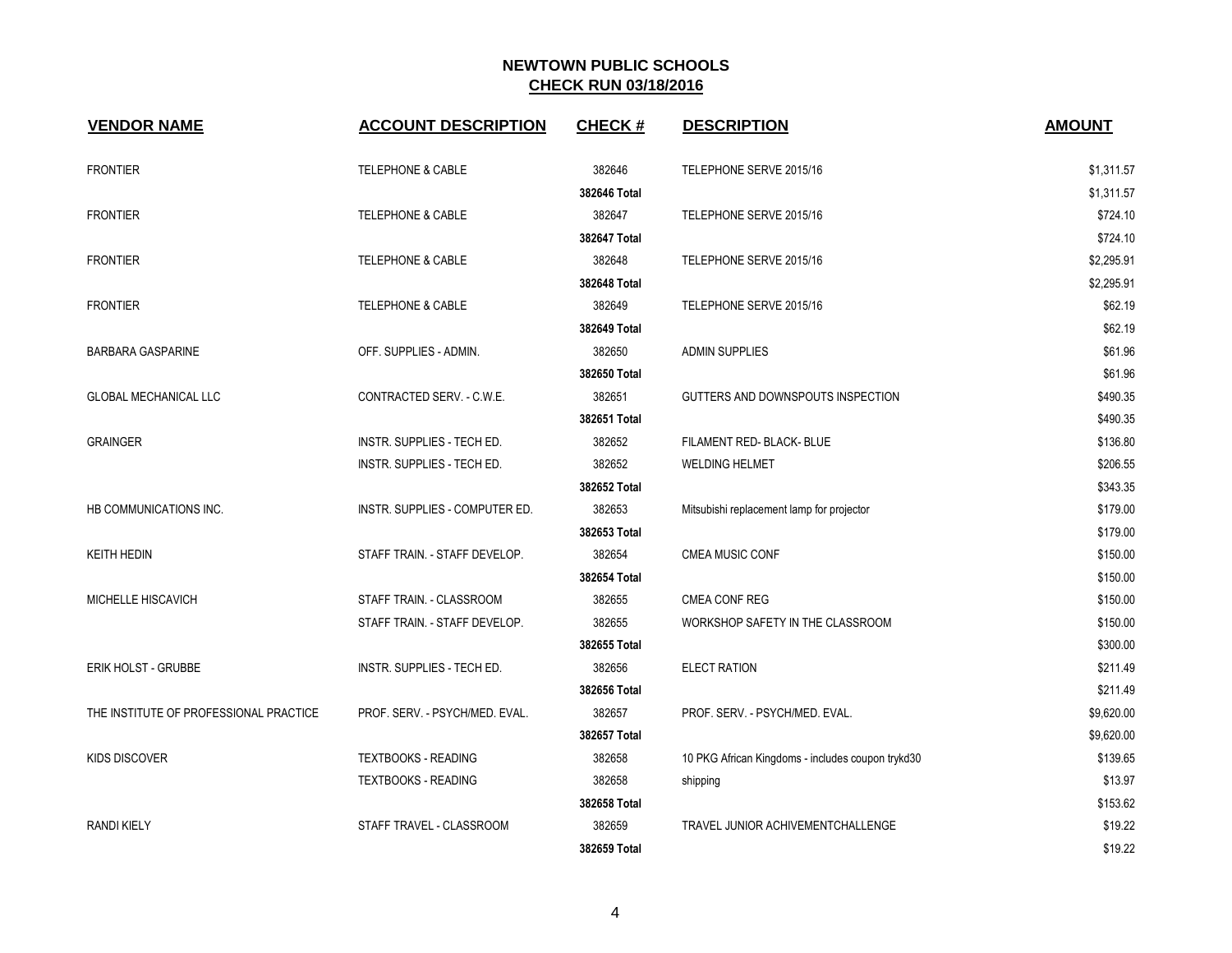| <b>VENDOR NAME</b>           | <b>ACCOUNT DESCRIPTION</b>     | <b>CHECK#</b> | <b>DESCRIPTION</b>                                          | <b>AMOUNT</b> |
|------------------------------|--------------------------------|---------------|-------------------------------------------------------------|---------------|
| <b>LAND JET</b>              | STAFF TRAVEL - CLASSROOM       | 382660        | TRIP TO NATIONAL HISTORY MUSEUM                             | \$1,000.00    |
|                              |                                | 382660 Total  |                                                             | \$1,000.00    |
| LASER OPTIONS INC.           | SUPPLIES - LIBRARY             | 382661        | HP M600 toner cartridge. No shipping                        | \$560.00      |
|                              |                                | 382661 Total  |                                                             | \$560.00      |
| LEAHY'S FUELS INC.           | PROPANE & NATURAL GAS - M.G.   | 382662        | PROPANE 56117G 234.4 UNITS                                  | \$349.26      |
|                              |                                | 382662 Total  |                                                             | \$349.26      |
| LEGO EDUCATION NORTH AMERICA | INSTR. SUPPLIES - COMPUTER ED. | 382663        | 45300 - WeDo 2.30 Core set software and Get Started Project | \$159.95      |
|                              | INSTR. SUPPLIES - COMPUTER ED. | 382663        | Shipping 7%                                                 | \$11.20       |
|                              |                                | 382663 Total  |                                                             | \$171.15      |
| W.B. MASON., INC.            | OFF. SUPPLIES - BUS. SERV.     | 382664        | <b>SUPPLIES 2015/16</b>                                     | \$123.46      |
|                              | OFF. SUPPLIES - BUS. SERV.     | 382664        | COFFEE 2015/16                                              | \$35.96       |
|                              | INSTR. SUPPLIES - GUIDANCE     | 382664        | Fellowes Plastic Comb Binding, 1/2 inch diameter FEL52326   | \$14.60       |
|                              | INSTR. SUPPLIES - GUIDANCE     | 382664        | Feellowes Plastic Comb Binding 5/8 inch diameter FEL52327   | \$22.78       |
|                              | INSTR. SUPPLIES - GUIDANCE     | 382664        | Scotch Heavy Duty Packaging Tape - Clear-6 Rolls/pack       | \$32.14       |
|                              | INSTR. SUPPLIES - GUIDANCE     | 382664        | KrystalView Desk Pad - Matte Finish - AOP60640 NO SHIPPING  | \$89.98       |
|                              |                                | 382664 Total  |                                                             | \$318.92      |
| MELIORA ACADEMY INC.         | TUITION - OUT-OF-DISTRICT      | 382665        | TUITION - OUT-OF-DISTRICT                                   | \$15,015.00   |
|                              |                                | 382665 Total  |                                                             | \$15,015.00   |
| WILLIAM B. MEYER INC.        | INSTR. SUPPLIES - CLASSROOM    | 382666        | MATERIAL DELIVERY TO CHALK HILL SCH.                        | \$1,650.00    |
|                              |                                | 382666 Total  |                                                             | \$1,650.00    |
| MOBILE MINI, INC.            | EQUIP RENTAL - SPORTS          | 382667        | RENTAL CONTAINERS                                           | \$95.00       |
|                              | <b>EQUIP RENTAL - SPORTS</b>   | 382667        | RENTAL CONTAINERS                                           | \$75.00       |
|                              | <b>EQUIP RENTAL - SPORTS</b>   | 382667        | RENTAL CONTAINERS                                           | \$75.00       |
|                              |                                | 382667 Total  |                                                             | \$245.00      |
| ANNE MURRAY                  | INSTR. SUPPLIES - CLASSROOM    | 382668        | REISSUE VOID CHK #381486                                    | \$21.03       |
|                              |                                | 382668 Total  |                                                             | \$21.03       |
| MUSIC & ARTS CENTER, INC.    | <b>REPAIRS - MUSIC</b>         | 382669        | For repairs throughout the school year.                     | \$38.00       |
|                              | <b>INSTR. SUPPLIES - MUSIC</b> | 382669        | For Band supplies for Mahoney throughout the year.          | \$25.24       |
|                              |                                | 382669 Total  |                                                             | \$63.24       |
| <b>MUSICIAN'S FRIEND</b>     | <b>INSTR. SUPPLIES - MUSIC</b> | 382670        | Attached bid proposal #WT01152016034 Free shipping          | \$117.00      |
|                              | <b>INSTR. SUPPLIES - MUSIC</b> | 382670        | Attached bid proposal #WT01152016034  Free shipping         | \$212.00      |
|                              |                                | 382670 Total  |                                                             | \$329.00      |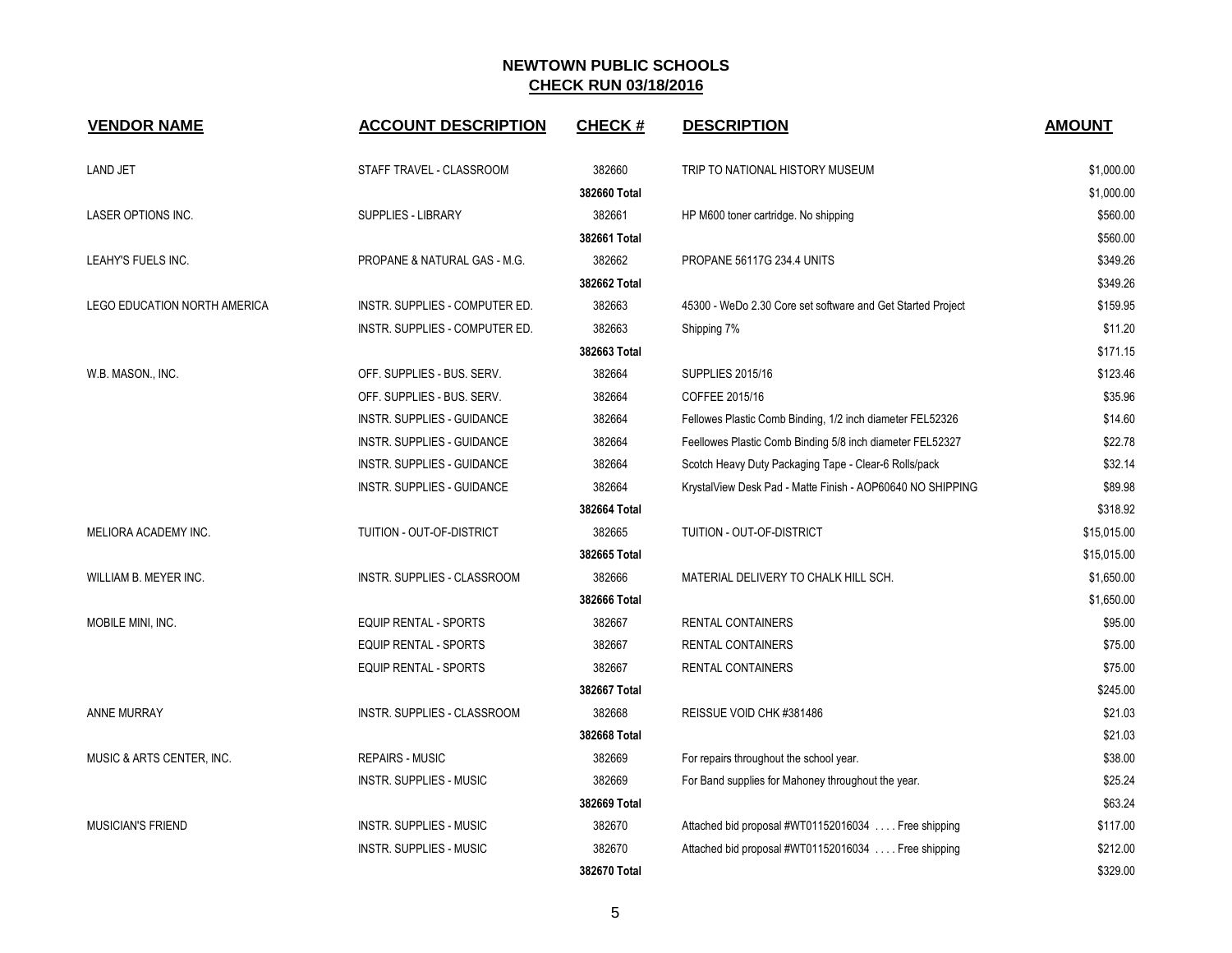| <b>VENDOR NAME</b>         | <b>ACCOUNT DESCRIPTION</b>       | <b>CHECK#</b> | <b>DESCRIPTION</b>                                                | <b>AMOUNT</b> |
|----------------------------|----------------------------------|---------------|-------------------------------------------------------------------|---------------|
| NEWTOWN CULINARY           | CONTRACTED SERV. - GUIDANCE      | 382671        | Supplies for Scholarship Workshop - NHS Career Center NO SHIPPING | \$100.00      |
|                            |                                  | 382671 Total  |                                                                   | \$100.00      |
| NEWTOWN FLORIST OF CT, LLC | INSTR. SUPPLIES - CLASSROOM      | 382672        | <b>FLOWERS</b>                                                    | \$110.99      |
|                            |                                  | 382672 Total  |                                                                   | \$110.99      |
| ON-SITE SHREDDING          | CONTRACTED SERV. - BUS. SERV.    | 382673        | SHREDDING SERVE AT C/O 2015/16                                    | \$40.00       |
|                            | OFF. SUPPLIES - ADMIN.           | 382673        | Shredding fee.2015/16                                             | \$25.00       |
|                            | REPAIRS - CLASSROOM              | 382673        | Shredding Services 2015/16                                        | \$35.00       |
|                            |                                  | 382673 Total  |                                                                   | \$100.00      |
| LORI L. OVERLAND M.S. CCC  | CONTRACTED SERV. - SP/HEAR.      | 382674        | CONTRACTED SERV. - SP/HEAR.                                       | \$500.00      |
|                            |                                  | 382674 Total  |                                                                   | \$500.00      |
| PAR INC.                   | INSTR. SUPPLIES - PSYCH.         | 382675        | ITEM 4468-TB BRIEF TEACHER FORM                                   | \$59.00       |
|                            | INSTR. SUPPLIES - PSYCH.         | 382675        | BRIEF PARENT FORM ITEM 4467-TB                                    | \$59.00       |
|                            | INSTR. SUPPLIES - PSYCH.         | 382675        | <b>SHIPPING</b>                                                   | \$11.80       |
|                            |                                  | 382675 Total  |                                                                   | \$129.80      |
| J.W. PEPPER & SON INC.     | <b>INSTR. SUPPLIES - MUSIC</b>   | 382676        | Various music pieces per attached list.                           | \$19.55       |
|                            | <b>INSTR. SUPPLIES - MUSIC</b>   | 382676        | Shipping charge                                                   | \$8.99        |
|                            | <b>INSTR. SUPPLIES - MUSIC</b>   | 382676        | Various music pieces per attached list.                           | \$28.24       |
|                            | INSTR. SUPPLIES - MUSIC          | 382676        | Dynamics Banner - 10149627                                        | \$20.00       |
|                            | <b>INSTR. SUPPLIES - MUSIC</b>   | 382676        | Encore LED Music Stand Light - 10304225                           | \$39.95       |
|                            | <b>INSTR. SUPPLIES - MUSIC</b>   | 382676        | IPA Vowels Posters - 10150088                                     | \$20.00       |
|                            | <b>INSTR. SUPPLIES - MUSIC</b>   | 382676        | Shipping                                                          | \$19.99       |
|                            |                                  | 382676 Total  |                                                                   | \$156.72      |
| PETTY CASH                 | OTHER SUPPLIES - STAFF DEVELOP.  | 382677        | PETTY CASH                                                        | \$116.31      |
|                            | OFF. SUPPLIES - SUPER.           | 382677        | PETTY CASH                                                        | \$110.56      |
|                            | CONTRACTED SERV. - B.O.E.        | 382677        | PETTY CASH                                                        | \$20.98       |
|                            | OFF./MEETING SUPPLIES - B.O.E.   | 382677        | PETTY CASH                                                        | \$192.83      |
|                            | OFF. SUPPLIES - BUS. SERV.       | 382677        | PETTY CASH                                                        | (\$85.41)     |
|                            |                                  | 382677 Total  |                                                                   | \$355.27      |
| PEGGY RAGAINI              | INSTR. SUPPLIES - GUIDANCE       | 382678        | COUNSELOR WORKSHOP SUPPLIES                                       | \$44.07       |
|                            |                                  | 382678 Total  |                                                                   | \$44.07       |
| <b>SCHOOL SPECIALTY</b>    | INSTR. SUPPLIES - SP. ED. PREK-8 | 382679        | <b>ITEM 1-016909-504 CORE DISK</b>                                | \$71.00       |
|                            | INSTR. SUPPLIES - SP. ED. PREK-8 | 382679        | ITEM 1-1272725-504 DRESSY VESTY                                   | \$30.80       |